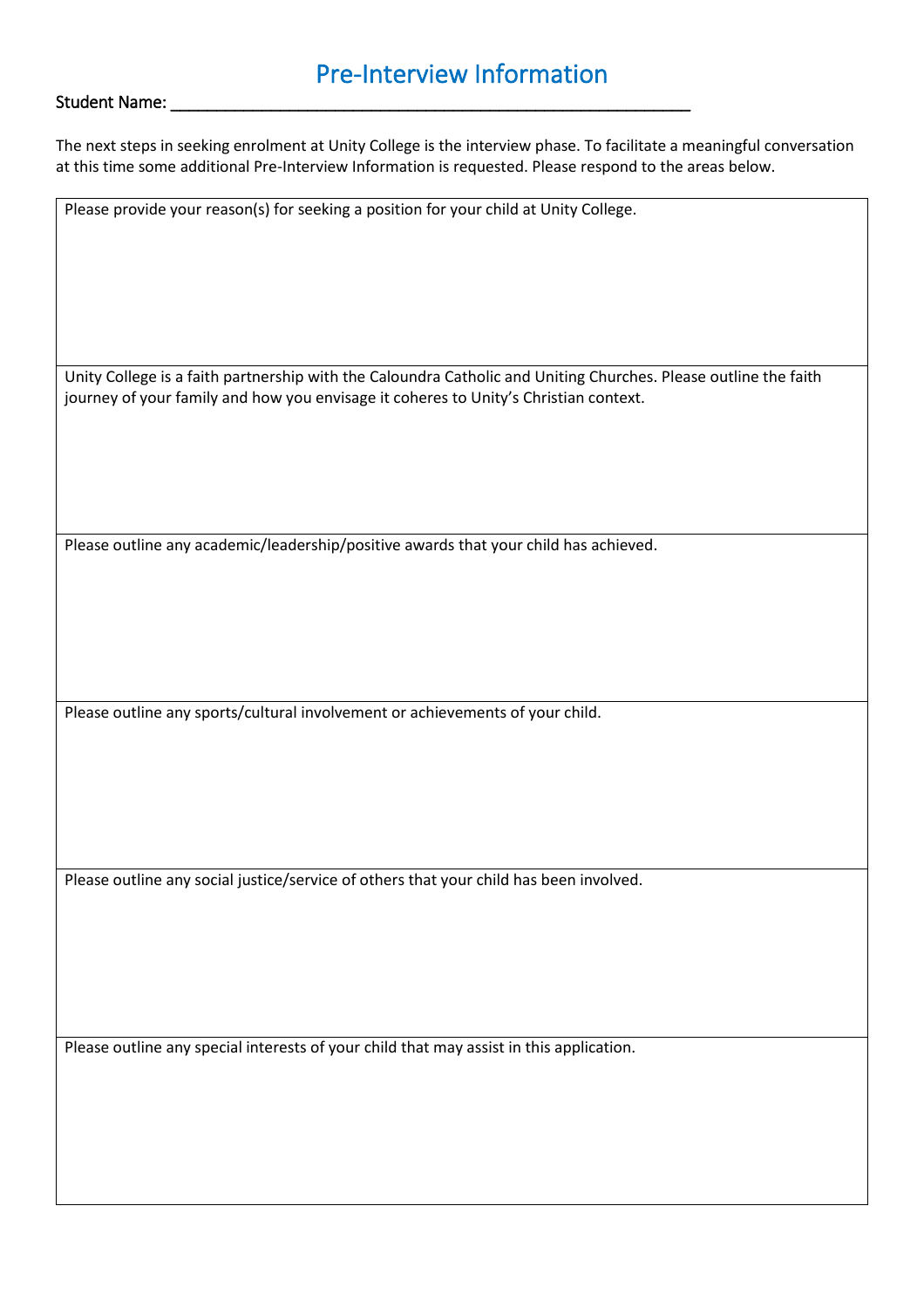# Current Learning Progress and Support Provided

At Unity College, we seek to cater for each student's individual learning. To support this we ask that you share with us important information about your child. This information is managed within our privacy procedures and is utilised to identify the needs of students and better inform teachers about what will assist in a child's learning journey. Feel free to attached more detailed information or contact the College if you require further information.

| Literacy        |                     |                     |         |        |             |  |  |
|-----------------|---------------------|---------------------|---------|--------|-------------|--|--|
|                 | Significant         | Some                | Average | Strong | Very Strong |  |  |
|                 | <b>Difficulties</b> | <b>Difficulties</b> |         |        |             |  |  |
| Reading         |                     |                     |         |        |             |  |  |
|                 |                     |                     |         |        |             |  |  |
| Written         |                     |                     |         |        |             |  |  |
| Expression      |                     |                     |         |        |             |  |  |
| Spelling        |                     |                     |         |        |             |  |  |
|                 |                     |                     |         |        |             |  |  |
| Handwriting     |                     |                     |         |        |             |  |  |
|                 |                     |                     |         |        |             |  |  |
| <b>Numeracy</b> |                     |                     |         |        |             |  |  |
| Mental          |                     |                     |         |        |             |  |  |
| computation     |                     |                     |         |        |             |  |  |
| (in their head) |                     |                     |         |        |             |  |  |
| Use of          |                     |                     |         |        |             |  |  |
| calculator      |                     |                     |         |        |             |  |  |
| Problem solving |                     |                     |         |        |             |  |  |
|                 |                     |                     |         |        |             |  |  |

### **How would you rate the following for your child?** *(please tick)*

#### **Has your child received support for any particular difficulties?** *(Please tick)*

| Learning Support Teacher        |  | School Officer/Teacher Aide |  | <b>Special Education Unit</b>    |  |  |  |
|---------------------------------|--|-----------------------------|--|----------------------------------|--|--|--|
| ESL (English as a second        |  | School Counsellor/Guidance  |  | <b>Advisory Visiting Teacher</b> |  |  |  |
| language) Teacher               |  | Officer                     |  |                                  |  |  |  |
| Other:                          |  |                             |  |                                  |  |  |  |
|                                 |  |                             |  |                                  |  |  |  |
| Further details or information: |  |                             |  |                                  |  |  |  |
|                                 |  |                             |  |                                  |  |  |  |
|                                 |  |                             |  |                                  |  |  |  |
|                                 |  |                             |  |                                  |  |  |  |
|                                 |  |                             |  |                                  |  |  |  |
|                                 |  |                             |  |                                  |  |  |  |